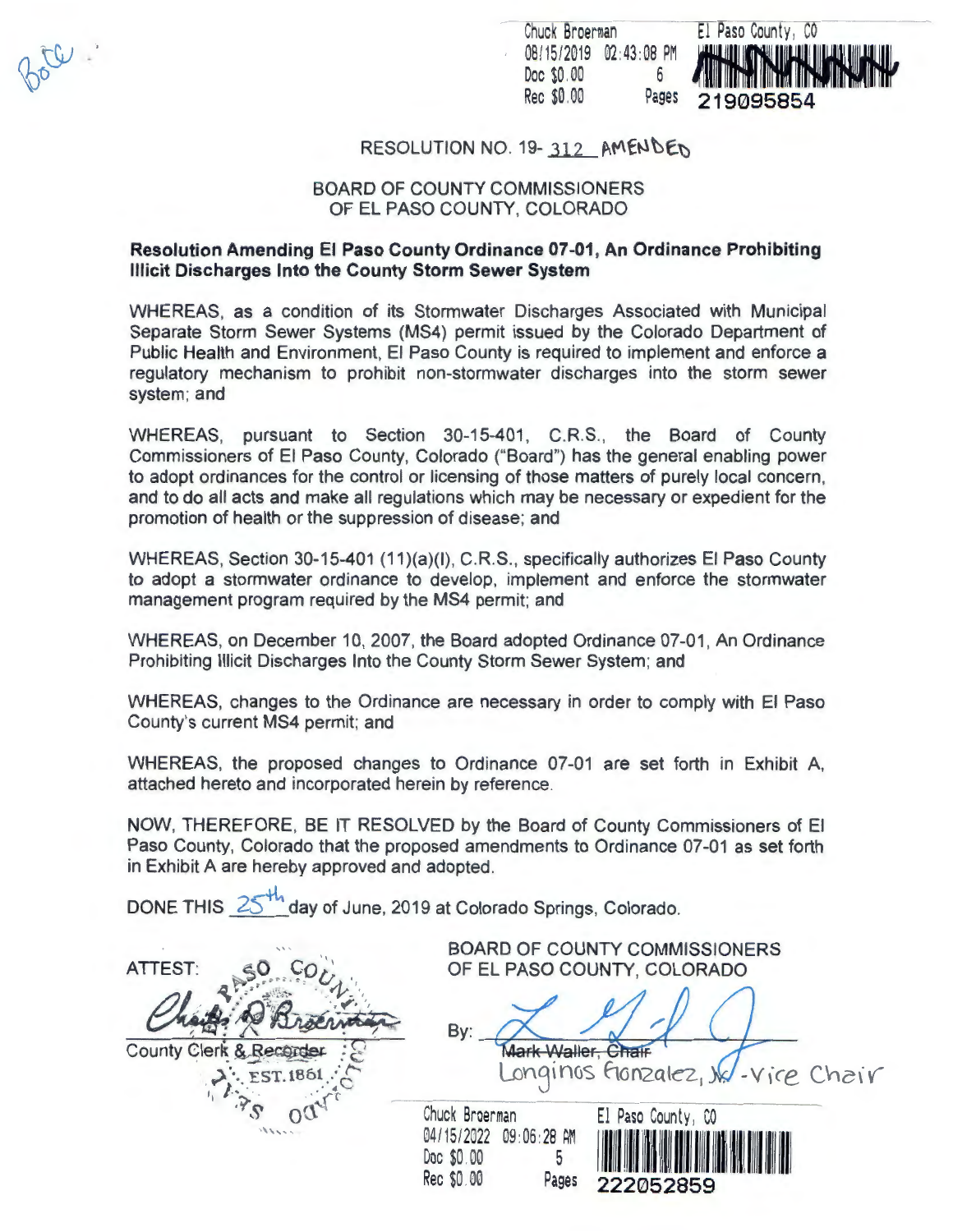### **COUNTY ORDINANCE NO. 07-01, as amended**

## **AN ORDINANCE PROHIBITING ILLICIT DISCHARGES INTO THE COUNTY STORM SEWER SYSTEM**

**WHEREAS,** as a condition of its Stormwater Discharges Associated with Municipal Separate Storm Sewer Systems (MS4) permit issued by the Colorado Department of Public Health and Environment, El Paso County is required to implement and enforce a regulatory mechanism to prohibit non-stormwater discharges into the storm sewer system; and

**WHEREAS,** pursuant to Section 30-15-401 , C.R.S., the Board of County Commissioners of El Paso County, Colorado ("Board") has the general enabling power to adopt ordinances for the control or licensing of those matters of purely local concern, and to do all acts and make all regulations which may be necessary or expedient for the promotion of health or the suppression of disease; and

WHEREAS, Section 30-15-401 (11)(a)(I), C.R.S., specifically authorizes El Paso County to adopt a stormwater ordinance to develop, implement and enforce the stormwater management program required by the MS4 permit.; and

**WHEREAS,** it is the opinion of the Board that in order to preserve the public health, safety and welfare of the citizens of El Paso County, and in order to comply with the federal and state requirements imposed by the MS4 permit, the Board should take the following action.

**NOW, THEREFORE, BE IT ORDAINED** by the Board of County Commissioners of El Paso County, Colorado:

#### **Section 1: Purpose.**

The purpose of this Ordinance is to protect the public health, safety, and welfare of the citizens and residents of El Paso County, Colorado, by detecting and eliminating, to the extent possible, illicit discharges into the County's storm sewer system, which, if not eliminated, can result in water pollution detrimental to the health of the County's citizens and natural resources and in substantial sanctions imposed by the Colorado Department of Public Health and Environment.

#### **Section 2: Authority and Effect.**

- 2.1 This Ordinance is authorized pursuant to, inter alia, C.R.S. §§30-11-101 , *et seq.,* and§§ 30-15-401 , *et seq.*
- 2.2 Nothing in this Ordinance shall be construed to preclude the enforcement of other applicable county, state and federal laws and regulations.

#### **Section 3: Applicability.**

3 .1 This Ordinance shall apply throughout the unincorporated area of El Paso County.

## **Section 4: Definitions.**

**Board:** the Board of County Commissioners of El Paso County, Colorado.

**County:** the unincorporated areas of El Paso County.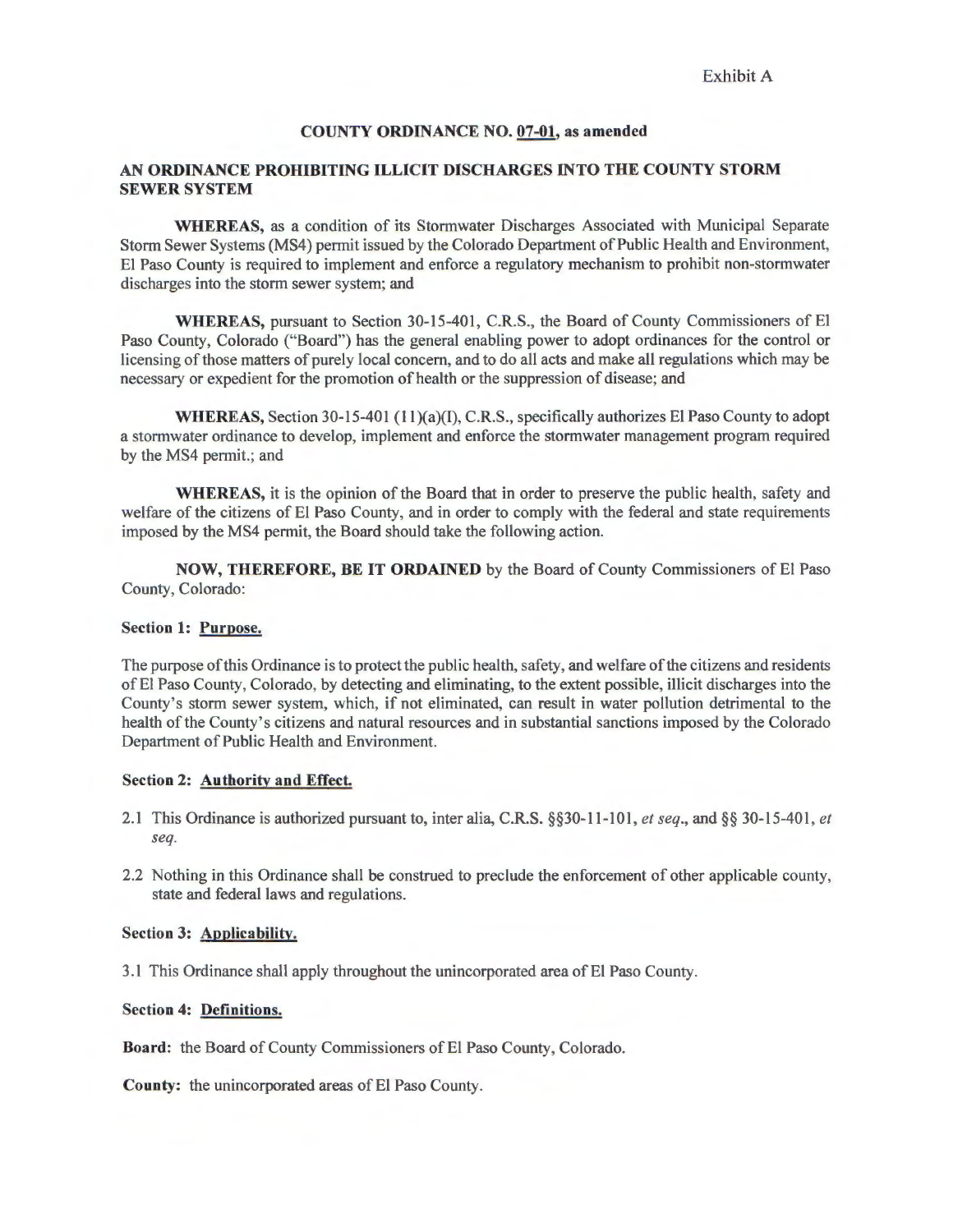County Engineer: the El Paso County Engineer, or his or her authorized designee(s).

**County storm sewer system:** the system of structures owned or operated by El Paso County designed or used for collecting or conveying stormwater, including but not limited to roads with drainage systems, inlets, catch basins, curbs, gutters, pipes, man-made channels, ditches, detention and water quality basins, or storm drains.

**Division:** The Water Quality Control Division of the Colorado Department of Public Health and Environment.

**Illicit Discharge:** any discharge to any portion or component of the County storm sewer system that is not composed entirely of storm water except discharges specifically authorized by a Colorado Discharge Permit System (CDPS) or NPDES permit and discharges resulting from emergency firefighting activities. An illicit discharge also does not include water from the following sources: landscape irrigation; lawn watering; diverted stream flows; irrigation return flow; rising ground waters; uncontaminated ground water infiltration, as defined at 40 CFR 35.2005 (20); uncontaminated pumped ground water; springs; flows from riparian habitats and wetlands; water line flushing and discharges from potable water sources in accordance with the Division's Low Risk Policy Discharge Guidance: Potable Water; foundation drains; air conditioning condensation; water from crawl space pumps; footing drains; individual residential car washing; dechlorinated swimming pool discharges in accordance with the Division's Low risk Policy Discharge Guidance: Swimming Pools; water incidental to street sweeping, including associated sidewalks and medians and that is not associated with construction; dye testing in accordance with manufacturer's recommendations; stormwater runoff with incidental pollutants; agricultural stormwater runoff; or any discharge consistent with the Division's Low Risk Discharge Policy Guidance, or other Division policies and guidance documents where the Division has stated it will not pursue permit coverage or enforcement for specified point source discharges.

**Owner:** the owner of record, whether person, partnership, firm, corporation, governmental agency, or other association of persons, or any authorized agent or representative of the owner of record.

**Person:** any individual, association of individuals, partnership, firm, corporation, agency, or agent or representative thereof.

**Public or private property:** any land or real property, including but not limited to the right-of-way of any road or highway and any body of water or watercourse.

### **Section 5: Unlawful Acts.**

5.1 It shall be unlawful for any person to cause an illicit discharge by knowingly, recklessly or negligently dumping or depositing any non-stormwater material directly into any portion or component of the County storm sewer system.

5.2 It shall be unlawful for any person to knowingly, recklessly or negligently dump or deposit any nonstormwater material onto public or private property when such dumping or deposit results in an illicit discharge.

5.3 It shall be unlawful for any owner to allow any non-stormwater material originating from any lot, parcel or tract ofland in the County under such owner's control, possession or ownership to enter into any portion or component of the County storm sewer system, thereby causing an illicit discharge.

### **Section 6: Notice of Violation.**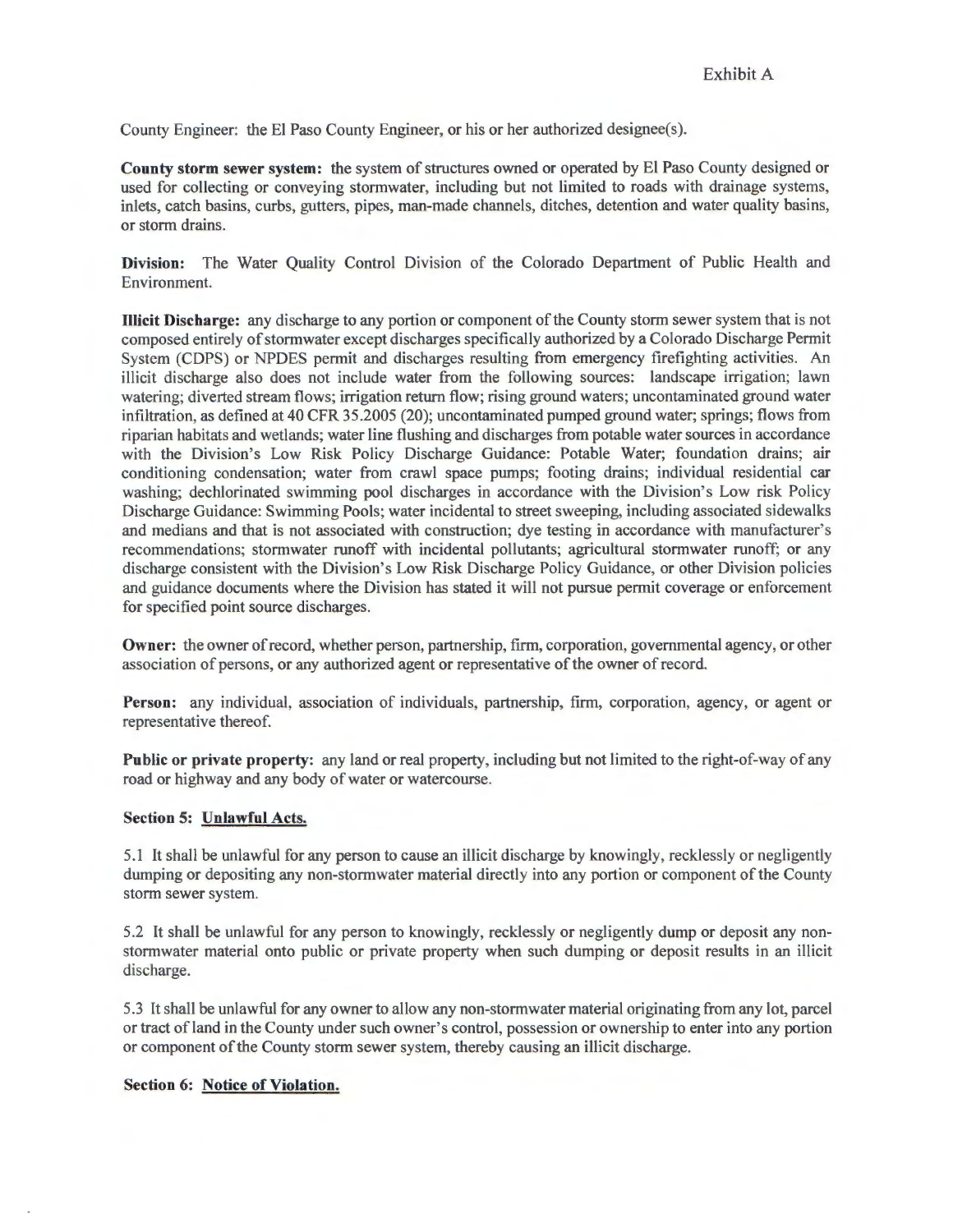6.1 To the extent possible, considering the nature and extent of the illicit discharge, the County Engineer or designated El Paso County staff shal I provide verbal or written notice to persons or owners violating this Ordinance and shall work with such persons to correct violations prior to the commencement of enforcement proceedings.

6.2 Nothing in this Section shall be construed to bar the commencement of criminal or civil enforcement proceedings for violations of this Ordinance as provided herein without prior notice.

### **Section 7: Criminal Prosecution.**

7.1 After receiving Board approval at a public hearing, the County Engineer may initiate the criminal prosecution of violations of subsections 5.1 and 5.2 of this Ordinance in the county court.

7.2 County Public Works inspectors shall have the authority to issue citations or summonses and complaints for the purpose of enforcing subsections 5.1 and 5.2 of this Ordinance.

7.3 Any person who violates subsection 5.1 or 5.2 of this Ordinance commits a class 2 petty offense, and, upon conviction thereof, shall be punished by a fine of up to one thousand dollars (\$1 ,000).

7.4 The penalty assessment procedure provided in C.R.S. § 16-2-201 shall be followed in enforcing this Ordinance.

7.5 All fines and forfeitures collected by the court for the violation of subsections 5.1 and 5.2 of this Ordinance shall be paid to the El Paso County Treasurer within thirty (30) days of receipt and shall be deposited into the General Fund of the County.

7.6 ln addition to the penalties prescribed in subsection 7.3 of this Ordinance, persons convicted of a violation of subsection 5.1 or 5.2 of this Ordinance are subject to a surcharge of ten dollars that shall be paid to the clerk of the court by the defendant, as provided by C.R.S. § 30-15-402 (2)(a).

### **Section 8: Civil Enforcement.**

The County Engineer may refer violations of this Ordinance to the County Attorney's Office for the institution of an injunction, mandamus, abatement, or other appropriate action to prevent, enjoin, abate, or remove a violation.

### **Section 9: County Cleanup of Illicit Discharges.**

9.1 After verbal or written notice to an owner of a violation of subsection 5.3 of this Ordinance and failure of said owner to cleanup or abate such violation, and if the County Engineer deems it appropriate for county resources to be utilized for the cleanup necessary to abate an illicit discharge, he or she may contact the owner to request written permission to enter the property for cleanup purposes.

9.2 If the County Engineer does not receive written permission from an owner to enter the property for cleanup purposes after such permission has been requested, the County Engineer may refer the matter to the County Attorney's Office for application to the courts for an administrative entry and seizure warrant for such cleanup pursuant to Section 10 below.

9.3 Upon obtaining either written permission from an owner or an administrative entry and seizure warrant, the County Engineer shall have the authority to perform the cleanup by and through County forces, contract,